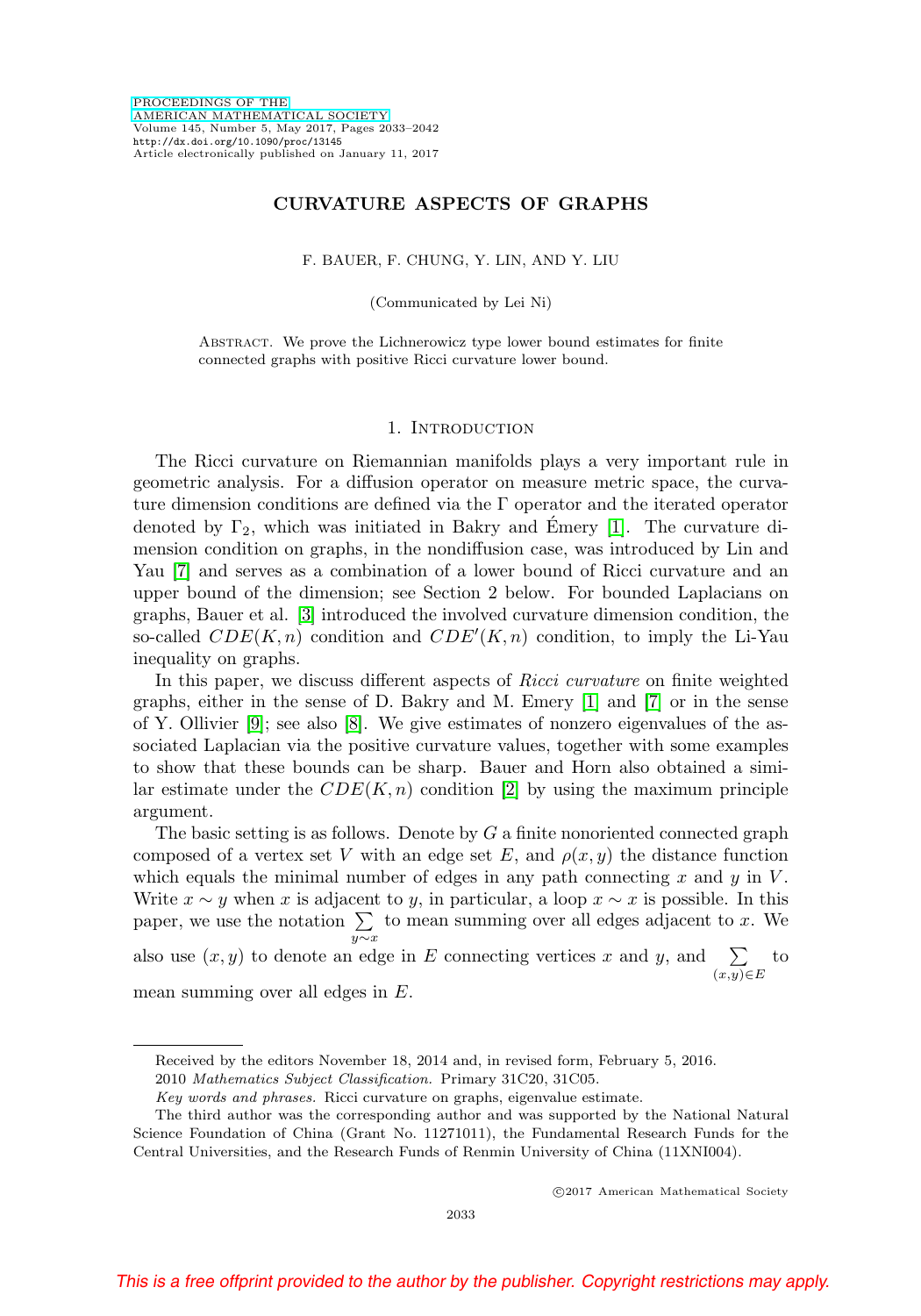Let's equip G with a weight  $\mu_{\bullet}$  which is a symmetric function on  $V \times V$  such that  $\mu_{xy} > 0$  if  $x \sim y$  and  $\mu_{xy} = 0$  otherwise. Then  $(G, \mu_{\bullet})$  becomes a weighted graph.  $\mu_{\bullet}$  is called *standard* if  $\mu_{xy} = 1$  for any  $x \sim y$  and  $\mu_{xx} = 0$ . Denote by  $d_x = \sum_{y \sim x} \mu_{xy}$  the *degree* at x, and VolG =  $\sum_{x \in V} d_x$  the *volume* of G. Define the transition matrix (or Markov operator) M by

$$
M(x,y):=\frac{\mu_{xy}}{d_x},
$$

which satisfies that

$$
\sum_{y \sim x} M(x, y) = 1, \qquad M(x, y)d_x = M(y, x)d_y.
$$

Define  $V^R$  to be the space of real valued functions on V, and  $\Delta$  the Laplace operator acting on  $V^R$  by

$$
\Delta := M - \mathrm{Id},
$$

which means for any  $f \in V^R$  that

$$
-\Delta f(x) = \frac{1}{d_x} \sum_{y \sim x} \mu_{xy} [f(x) - f(y)].
$$

Suppose a function  $f: V \to R$  satisfies

$$
(-\Delta)f(x) = \lambda f(x);
$$

then f is called an eigenfunction of the Laplace operator on G with eigenvalue  $\lambda$ . Note that 0 is a trivial eigenvalue of  $-\Delta$  associated to the constant eigenfunction.

Let  $\lambda > 0$  be a nontrivial eigenvalue of  $-\Delta$ . In Section [2,](#page-1-0) we define the Ricci curvature in the sense of Bakry and Emery, and give an estimate  $\lambda \geq \frac{mK}{m-1}$  through the curvature-dimension type inequality  $CD(m, K)$  for some  $m > 1$  and  $K > 0$ . There is a similar bound for an eigenvalue in a compact Riemannian manifold with a positive Ricci curvature lower bound proved by Lichnerowicz. In Section [3,](#page-4-0) we introduce the Ricci curvature from Ollivier, and give another estimate  $\lambda \in [\kappa, 2\kappa]$ via the curvature's lower bound  $\kappa$ . We also prove that any finite weighted connected graph can be equipped with a new distance function and transition matrix such that it has a positive Ricci curvature.

# <span id="page-1-0"></span>2. The eigenvalue bound in terms of a positive Ricci curvature IN THE SENSE OF BAKRY AND ÉMERY

According to Bakry and Émery [\[1\]](#page-8-0), define a bilinear operator  $\Gamma : V^R \times V^R \to V^R$ by

$$
\Gamma(f,g)(x) := \frac{1}{2} \{ \Delta(f(x)g(x)) - f(x) \Delta g(x) - g(x) \Delta f(x) \},
$$

and then the Ricci curvature operator on graphs  $\Gamma_2$  by iterating  $\Gamma$  as

$$
\Gamma_2(f,g)(x) := \frac{1}{2} \{ \Delta \Gamma(f,g)(x) - \Gamma(f,\Delta g)(x) - \Gamma(g,\Delta f)(x) \}.
$$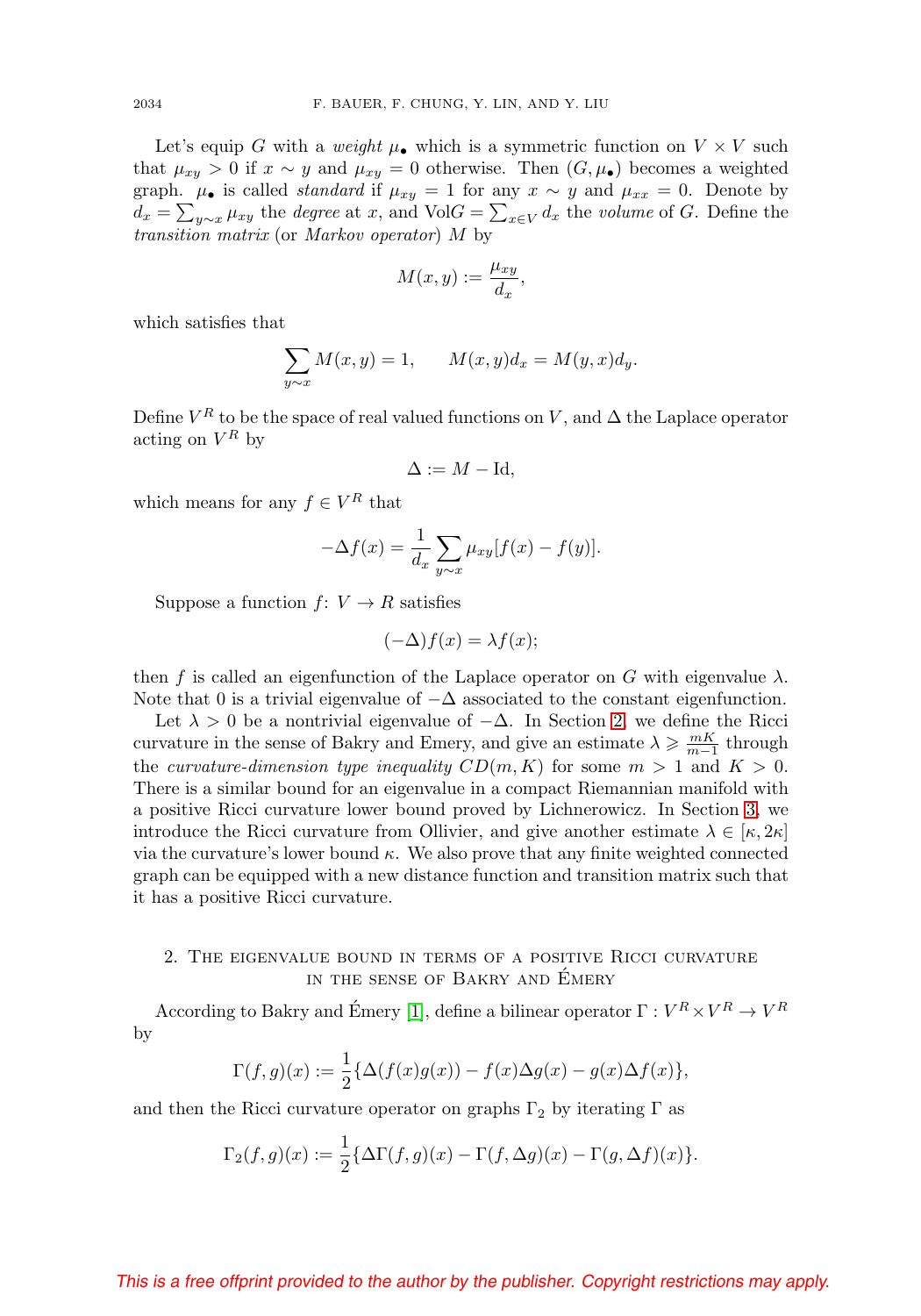More explicitly, we have

$$
\Gamma(f, f)(x) = \frac{1}{2} \frac{1}{d_x} \sum_{y \sim x} \mu_{xy} |f(x) - f(y)|^2.
$$

From the proof of Theorem 1.2 in [\[7\]](#page-9-0) we have the following formula for the Ricci curvature operator on graphs:

$$
\Gamma_2(f, f)(x) = \frac{1}{4} \frac{1}{d_x} \sum_{y \sim x} \frac{\mu_{xy}}{d_y} \sum_{z \sim y} \mu_{yz} [f(x) - 2f(y) + f(z)]^2
$$
  

$$
- \frac{1}{2} \frac{1}{d_x} \sum_{y \sim x} \mu_{xy} [f(x) - f(y)]^2 + \frac{1}{2} [\frac{1}{d_x} \sum_{y \sim x} \mu_{xy} (f(x) - f(y))]^2.
$$

We say that the Laplacian  $\Delta$  satisfies the *curvature-dimension type inequality*  $CD(m, K)$  for some  $m > 1$  if for any  $f \in V^R$  and for any  $x \in V$ ,

<span id="page-2-0"></span>(2.1) 
$$
\Gamma_2(f, f)(x) \geq \frac{1}{m} (\Delta f)(x)^2 + K\Gamma(f, f)(x).
$$

Here m is called the dimension of  $\Delta$ , and K the lower bound of the Ricci curvature of  $\Delta$ . In particular, if  $\Gamma_2(x) \geqslant K\Gamma(x)$ , we say that  $\Delta$  satisfies  $CD(\infty, K)$ . Correspondingly, for the Laplace-Beltrami operator  $\Delta$  on a complete m-dimensional Riemannion manifold, it fulfills  $CD(m, K)$  iff the Ricci curvature of the Riemanian manifold is bounded below by a constant K.

We proved in  $|7|$  that the Ricci flat graphs defined by F. Chung and Yau in  $|4|$ and [\[5\]](#page-8-4) have the nonnegative Ricci curvature in the sense of Bakry-Emery, and also that any locally finite connected graph satisfies either  $CD(2, \frac{1}{d_*} - 1)$  if  $d_*$  is finite or  $CD(2, -1)$  if  $d_*$  is infinite, where

$$
d_* := \sup_{x \in V} \sup_{y \sim x} \frac{d_x}{\mu_{xy}}.
$$

Moreover, we have

<span id="page-2-1"></span>**Theorem 2.1.** Suppose that  $\Delta$  satisfies a curvature-dimension type inequality  $CD(m, K)$  with finite  $m > 1$  and  $K > 0$ . Then any nonzero eigenvalue  $\lambda$  of  $-\Delta$  has a lower bound  $\frac{mK}{m-1}$ . In particular, if  $m = \infty$ , any nonzero eigenvalue  $\lambda$  of  $-\Delta$  has a lower bound K.

*Proof.* Suppose  $f$  is an eigenfunction satisfying

$$
-\Delta f(x) = \lambda f(x).
$$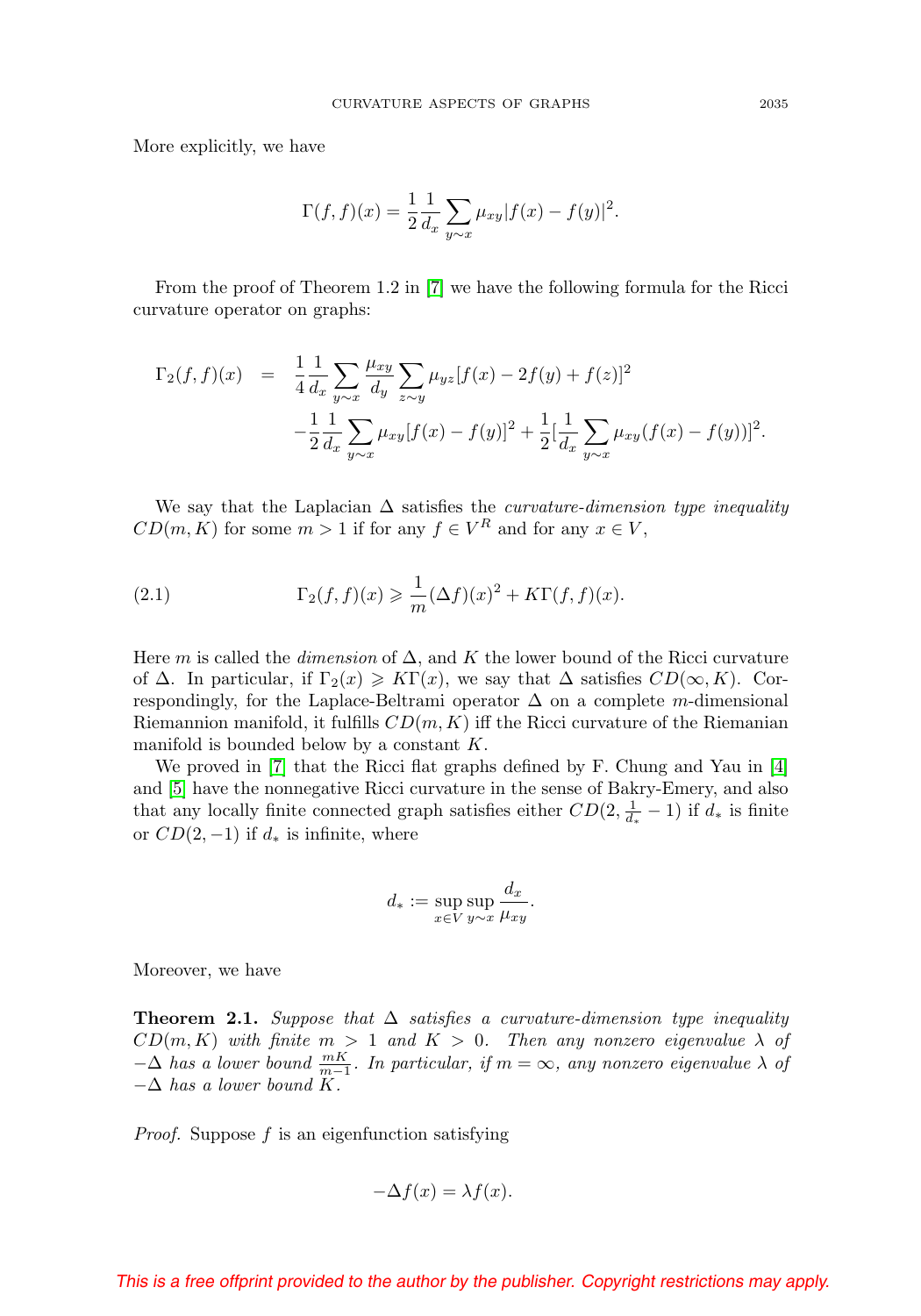We consider

$$
\sum_{x} d_x \Gamma_2(f, f)(x) = \frac{1}{4} \sum_{x} d_x \Delta |\nabla f|^2(x) + \lambda \sum_{x} d_x \Gamma(f, f)(x)
$$
  
\n
$$
= \lambda \sum_{x} d_x \Gamma(f, f)(x)
$$
  
\n
$$
= \frac{\lambda}{2} \sum_{x} d_x |\nabla f|^2(x)
$$
  
\n
$$
= \frac{\lambda}{2} \sum_{x} \sum_{y \sim x} (f(x) - f(y))^2
$$
  
\n
$$
= \lambda \sum_{x \sim y} (f(x) - f(y))^2
$$
  
\n
$$
= \lambda \sum_{x} f(x) (-\Delta f(x)) d_x
$$
  
\n
$$
= \lambda^2 \sum_{x} f(x)^2 d_x.
$$

In the first item, we use the following fact:

$$
\sum_{x} d_x \Delta f(x) = \sum_{x} \sum_{y \sim x} \mu_{xy} [f(x) - f(y)]
$$
  
\n
$$
= \sum_{x} \sum_{y \sim x} \mu_{xy} f(x) - \sum_{x} \sum_{y \sim x} \mu_{xy} f(y)
$$
  
\n
$$
= 2[\sum_{(x,y) \in E} \mu_{xy} f(x) - \sum_{(x,y) \in E} \mu_{xy} f(y)]
$$
  
\n
$$
= 2[\sum_{(x,y) \in E} \mu_{xy} f(x) - \sum_{(y,x) \in E} \mu_{yx} f(x)]
$$
  
\n
$$
= 0.
$$

Combining this with [\(2.1\)](#page-2-0), we have

$$
\lambda^2 \sum_x f(x)^2 d_x \geq \frac{1}{m} \sum_x d_x \lambda^2 f(x)^2 + K \sum_x d_x \Gamma(f, f)(x)
$$
  
= 
$$
\frac{\lambda^2}{m} \sum_x f(x)^2 d_x + K \sum_{x \sim y} (f(x) - f(y))^2
$$
  
= 
$$
(\frac{\lambda^2}{m} + K\lambda) \sum_x f(x)^2 d_x.
$$

Thus we have

$$
\lambda \geqslant \frac{mK}{m-1}.
$$

We can also see from the last inequality that the eigenvalue 0 does not work in the proof of the theorem.  $\hfill \square$ 

We give an alternative proof of Theorem [2.1](#page-2-1) using a maximum principle argument.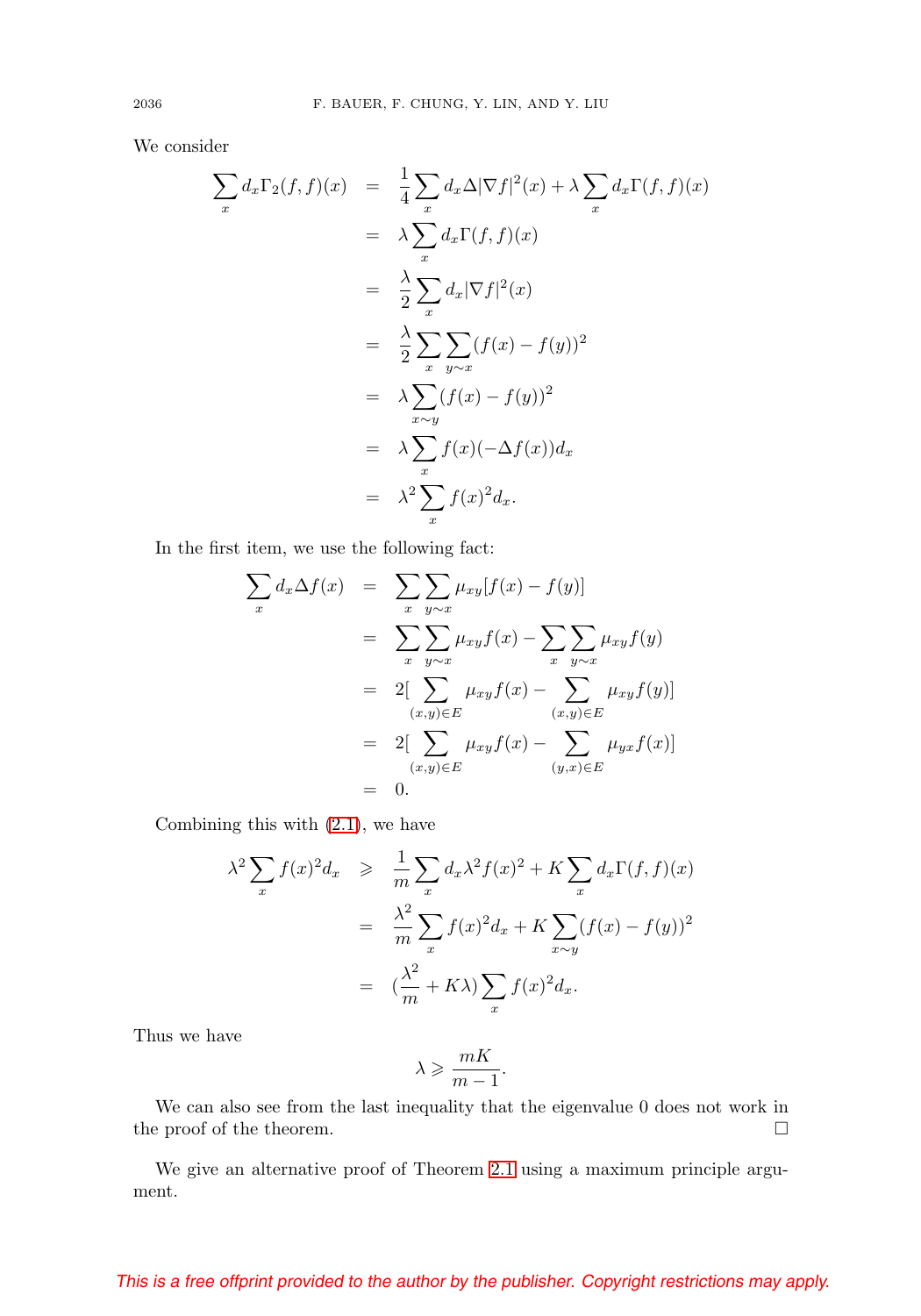Proof. Suppose f is an eigenfunction satisfying

$$
\Delta f(x) = -\lambda f(x)
$$

for all  $x \in V$ . We define the function

$$
Q(x) = \Gamma(f, f)(x) + \frac{\lambda}{m} f^{2}(x).
$$

At the maximum point  $x^*$  of Q we have  $\Delta Q(x^*) \leq 0$ . Thus we have

$$
0 \geq \Delta Q(x^*)
$$
  
=  $2\Gamma_2(f, f)(x^*) + 2\Gamma(f, \Delta f)(x^*) + \frac{\lambda}{m}(2f\Delta f(x^*) + 2\Gamma(f, f)(x^*))$   

$$
\geq 2K\Gamma(f, f)(x^*) - 2\lambda\Gamma(f, f)(x^*) + 2\frac{\lambda}{m}\Gamma(f, f)(x^*).
$$

Rearranging yields

$$
\lambda \ge \frac{m}{m-1}K.
$$

We calculate the curvature-dimension type inequalities for some graphs such as a path, cube or square. One can find details in Appendix [A.](#page-7-0)

**Example 1.** Let  $G = \{a, b\}$  be a path. Then it has a nonzero eigenvalue  $\lambda = 2$  and satisfies  $CD(2, 1)$ , which means  $m = 2$ ,  $K = 1$  and  $\frac{mK}{m-1} = 2$ . Here the estimate in Theorem [2.1](#page-2-1) is sharp for m finite.

**Example 2.** Let  $G = \{a, b, c\}$  be a path. Then it has two nonzero eigenvalues  $\lambda = 1$  or 2 and satisfies  $CD(4, \frac{1}{2})$ , which means  $m = 4$ ,  $K = \frac{1}{2}$  and  $\frac{mK}{m-1} = \frac{2}{3}$ .

**Example 3.** Let  $G_1$  and  $G_2$  be two graphs as in Figure 1 and Figure 2 together with standard weights. Then  $G_1$  has a nonzero eigenvalue  $\lambda = \frac{2}{3}$  and satisfies  $CD(\infty, \frac{2}{3})$ , so the estimate in Theorem [2.1](#page-2-1) is sharp for  $m = \infty$ .  $G_2$  satisfies  $CD(\infty, \frac{1}{6})$ .



## <span id="page-4-0"></span>3. The eigenvalue bound in terms of positive Ricci curvature in the sense of Ricci-Wasserstein

The Ricci curvature or Ricci-Wasserstein curvature for Markov chains was intro-duced recently by Y. Ollivier [\[9\]](#page-9-1). In general, let  $(X, d)$  be a separable and complete metric space, Lip<sub>1</sub>(d) the set of 1-Lipschitz functions,  $\mathcal{P}(X)$  the set of all Borel probability measures, and  $\mathcal{C}(\mu, \nu)$  the set of *couplings* of any  $\mu$  and  $\nu \in \mathcal{P}(X)$ . Here, a coupling in  $\mathcal{C}(\mu, \nu)$  is a probability measure on  $X \times X$  associated with two

 $\Box$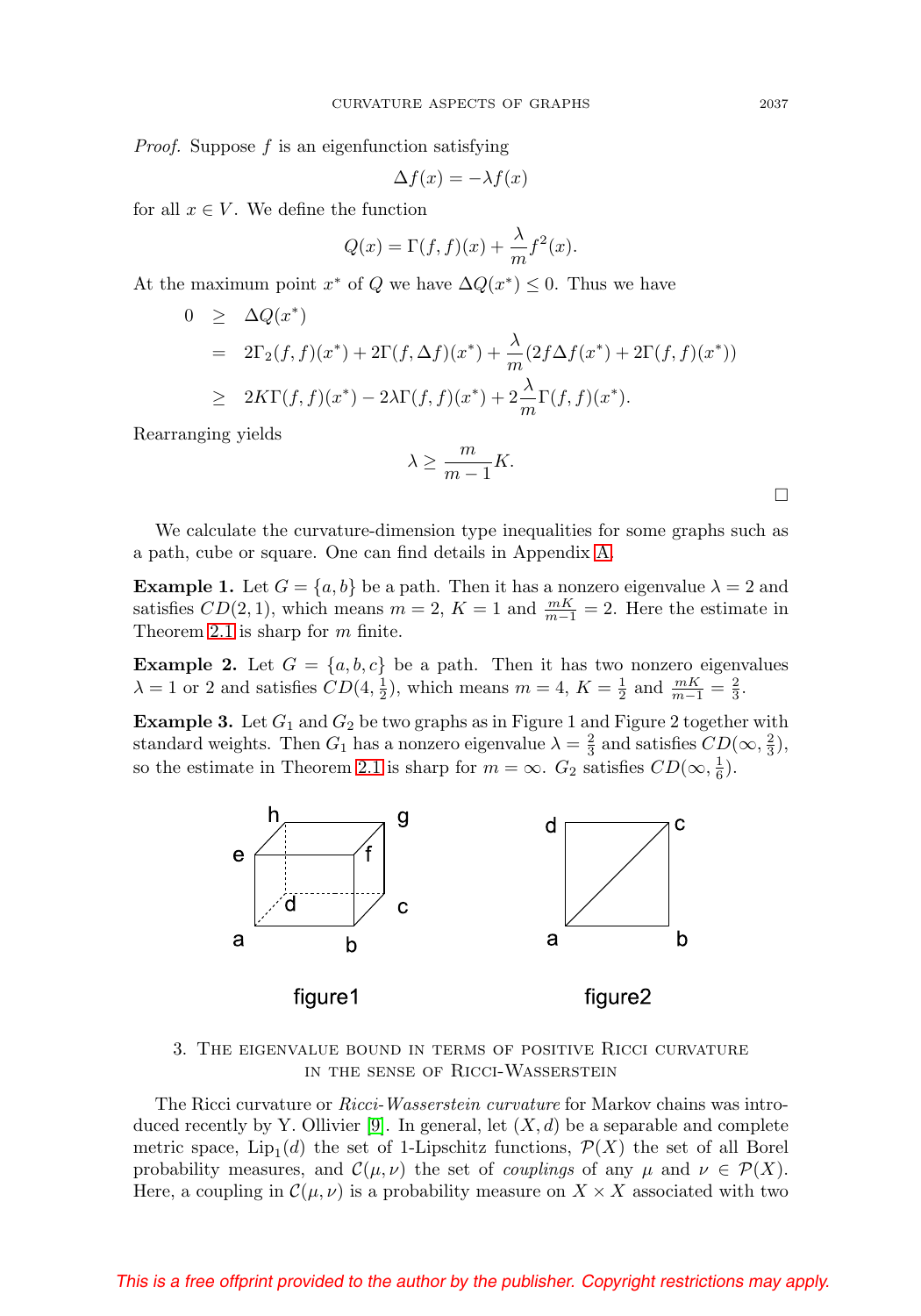marginals  $\mu$  and  $\nu$  respectively. Let  $m = \{m_x\}_{x \in X}$  be a family in  $\mathcal{P}(X)$ . Technically, suppose  $m_x$  depends measurably on x and has a finite first moment, i.e.  $\int d(o, y) dm_x(y) < \infty$  for some  $o \in X$ . Then m is called a *random walk* on  $(X, d)$ .

Define the  $L^1$  transportation distance (or Wasserstein distance) between  $m_x$  and  $m_y$  as

$$
\mathcal{T}_1(m_x, m_y) := \inf_{\pi \in \mathcal{C}(m_x, m_y)} \int_{X \times X} d(\xi, \eta) d\pi(\xi, \eta).
$$

 $(\mathcal{P}(X), \mathcal{T}_1)$  becomes a complete metric space. Equivalently, via the Kantorovich duality,

$$
\mathcal{T}_1(m_x, m_y) = \sup_{f \in \text{Lip}_1(d)} \int f \, dm_x - \int f \, dm_y.
$$

One can find more details in C. Villani [\[10\]](#page-9-3).

According to [\[9\]](#page-9-1), define the Ricci curvature of  $(X, d, m)$  as

$$
\kappa(x,y) := 1 - \frac{\mathcal{T}_1(m_x, m_y)}{d(x,y)}.
$$

When  $(X, d)$  is a finite weighted connected graph  $(G, \rho, \mu_{\bullet})$ , we can define the transition family  $m_x(y) := \mu_{xy}/d_x$ . In [\[7\]](#page-9-0), we proved that the Ricci curvature in the sense of Ollivier is bounded below; see also [\[8\]](#page-9-2) for some modification of Ollivier's Ricci curvature. In this paper, we can estimate the eigenvalues associated to  $-\Delta$ by the lower bound of  $\kappa(x, y)$ ; see also Proposition 30 in [\[9\]](#page-9-1).

<span id="page-5-0"></span>**Theorem 3.1.** Suppose that the Ricci curvature of a finite weighted connected graph  $(G, \rho, \mu_{\bullet})$  is at least  $\kappa$ . Then any nonzero eigenvalue  $\lambda$  of  $-\Delta$  falls in  $[\kappa, 2-\kappa]$ .

*Proof.* Let  $f \in \text{Lip}_1(\rho)$  be an eigenfunction satisfying  $-\Delta f = \lambda f$ . We have

$$
f(x) - \int f dm_x = \frac{1}{d_x} \sum_{y \sim x} \mu_{xy}(f(x) - f(y)) = -\Delta f(x) = \lambda f(x),
$$

which implies by the definition of Ricci curvature  $\kappa(x, y)$  for any  $x \sim y$  that

$$
1 - \kappa \geqslant 1 - \kappa(x, y) \geqslant \left| \int f \, dm_x - \int f \, dm_y \right| / \rho(x, y) = |(1 - \lambda)(f(x) - f(y))|.
$$

Since there exist x and y such that  $f(x) - f(y) = 1$ , we obtain  $\kappa \le \lambda \le 2 - \kappa$ .  $\Box$ 

Now we give an instance to show that two interval end-points can be attained.

**Example 4.** Let  $G = \{a, b, c\}$  be a complete graph equipped with the usual distance  $\rho$  and two transition matrices, respectively,

$$
M_1 = \begin{pmatrix} 0 & \frac{1}{2} & \frac{1}{2} \\ \frac{1}{2} & 0 & \frac{1}{2} \\ \frac{1}{2} & \frac{1}{2} & 0 \end{pmatrix}, \qquad M_2 = \begin{pmatrix} \frac{1}{2} & \frac{1}{4} & \frac{1}{4} \\ \frac{1}{4} & \frac{1}{2} & \frac{1}{4} \\ \frac{1}{4} & \frac{1}{4} & \frac{1}{2} \end{pmatrix}.
$$

Then, we calculate that  $(G, \rho, M_1)$  has a Ricci curvature at least  $\frac{1}{2}$  and double eigenvalues  $\frac{3}{2}$  and that  $(G, \rho, M_2)$  has a Ricci curvature at least  $\frac{3}{4}$  and double eigenvalues  $\frac{3}{4}$ .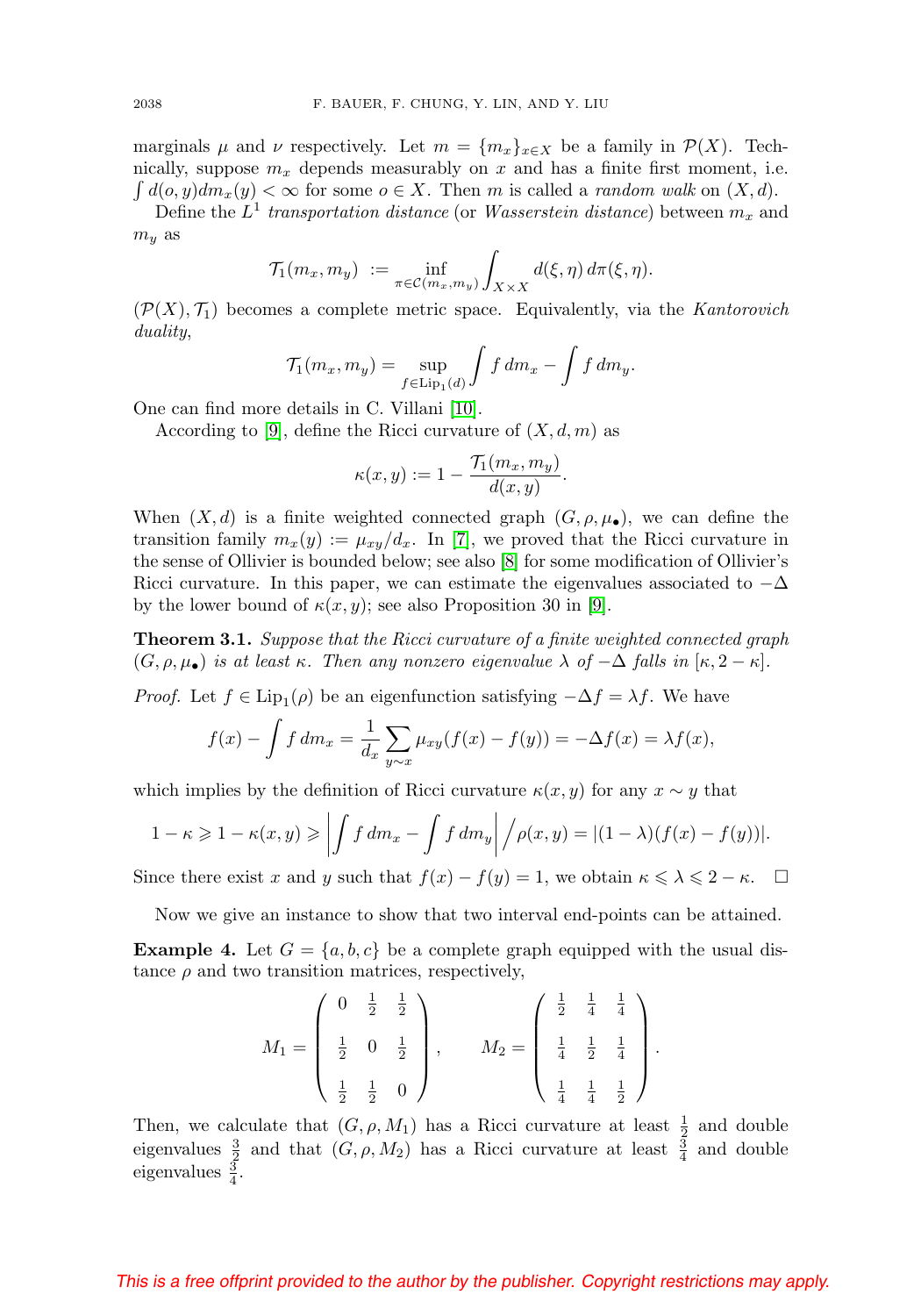We can apply Theorem [3.1](#page-5-0) to general complete graphs.

**Corollary 3.2.** Let G be a complete graph with n vertices satisfying that  $n \geq 2$  and  $\mu_{xy} = \frac{1}{n-1}$  for any  $x \neq y$ . Then the associated operator  $-\Delta$  has a unique nonzero eigenvalue  $\lambda = \frac{n}{n-1}$ .

*Proof.* Let  $p \in [0, 1)$ . We define a family of "lazy" transition matrices by

$$
M_p := \begin{pmatrix} p & \frac{1-p}{n-1} & \cdots & \frac{1-p}{n-1} & \frac{1-p}{n-1} \\ \frac{1-p}{n-1} & p & \cdots & \frac{1-p}{n-1} & \frac{1-p}{n-1} \\ \vdots & \ddots & \ddots & \ddots & \vdots \\ \frac{1-p}{n-1} & \frac{1-p}{n-1} & \cdots & p & \frac{1-p}{n-1} \\ \frac{1-p}{n-1} & \frac{1-p}{n-1} & \cdots & \frac{1-p}{n-1} & p \end{pmatrix}
$$

which corresponds to the laplacian  $\Delta_p = M_p - \text{Id}$ . Clearly,  $\Delta_p = (1 - p)\Delta$ , in particular,  $\Delta_0 = \Delta$ . So  $-\Delta_p$  has a nonzero eigenvalue  $(1 - p)\lambda$ .

Define  $m_{p,x}(y) = M_p(x, y)$ . Then

$$
\mathcal{T}_1(m_{p,x}, m_{p,y}) = \sup_{f \in \text{Lip}_1(\rho)} \left| pf(x) + \frac{1-p}{n-1}f(y) - pf(y) - \frac{1-p}{n-1}f(x) \right| \leq \frac{|np-1|}{n-1},
$$

which means  $(G, \rho, m_p)$  has a Ricci curvature at least  $\kappa = 1 - \frac{\lfloor np-1 \rfloor}{n-1}$ . By Theorem [3.1,](#page-5-0) we have

$$
1 - \frac{|np - 1|}{n - 1} \leqslant (1 - p)\lambda \leqslant 1 + \frac{|np - 1|}{n - 1}.
$$
  
obtain  $\lambda = \frac{n}{n - 1}.$ 

,

Taking  $p = n^{-1}$ , we obtain  $\lambda = \frac{n}{n-1}$ 

Remark 3.3. When  $p = n^{-1}$ , the Ricci curvature  $\kappa(x, y)$  attains the maximum 1 everwhere.

In fact, every finite weighted connected graph  $G$  always has a positive Ricci curvature with some kind of distance function and random walk. Let  $\mu$  be the normalized volume measure and  $\mathcal E$  the associated quadratic form, that is,

$$
\mu(x) := \frac{d_x}{\text{Vol}G}, \quad \mathcal{E}(f, f) := \frac{1}{2\text{Vol}G} \sum_{x \sim y} \mu_{xy} |f(x) - f(y)|^2 = -\int f(x) \cdot \Delta f(x) d\mu(x).
$$

Write  $\mathcal{E}[f] = \mathcal{E}(f, f)$ . Define the *effective resistance* 

$$
R(x, y) := \sup_{\mathcal{E}[f] \neq 0} \frac{|f(x) - f(y)|^2}{\mathcal{E}[f]}.
$$

Note that  $\sqrt{R(x, y)}$  is a metric. Define the heat semigroup  $P_t = e^{t\Delta}$  for any  $t \geqslant 0$ , and a new random walk  $m^* = \{m_x^*\}_{x \in V}$  (depending on  $\alpha$ ) by

$$
m_x^*(y) := \int_0^\infty \alpha e^{-\alpha t} P_t(x, y) dt.
$$

Alternatively, recall the resolvent family  ${G_{\alpha}}_{\alpha>0}$  in [\[6\]](#page-8-5); we denote  $\int f dm_x^* =$ :  $\alpha G_{\alpha}f(x)$ .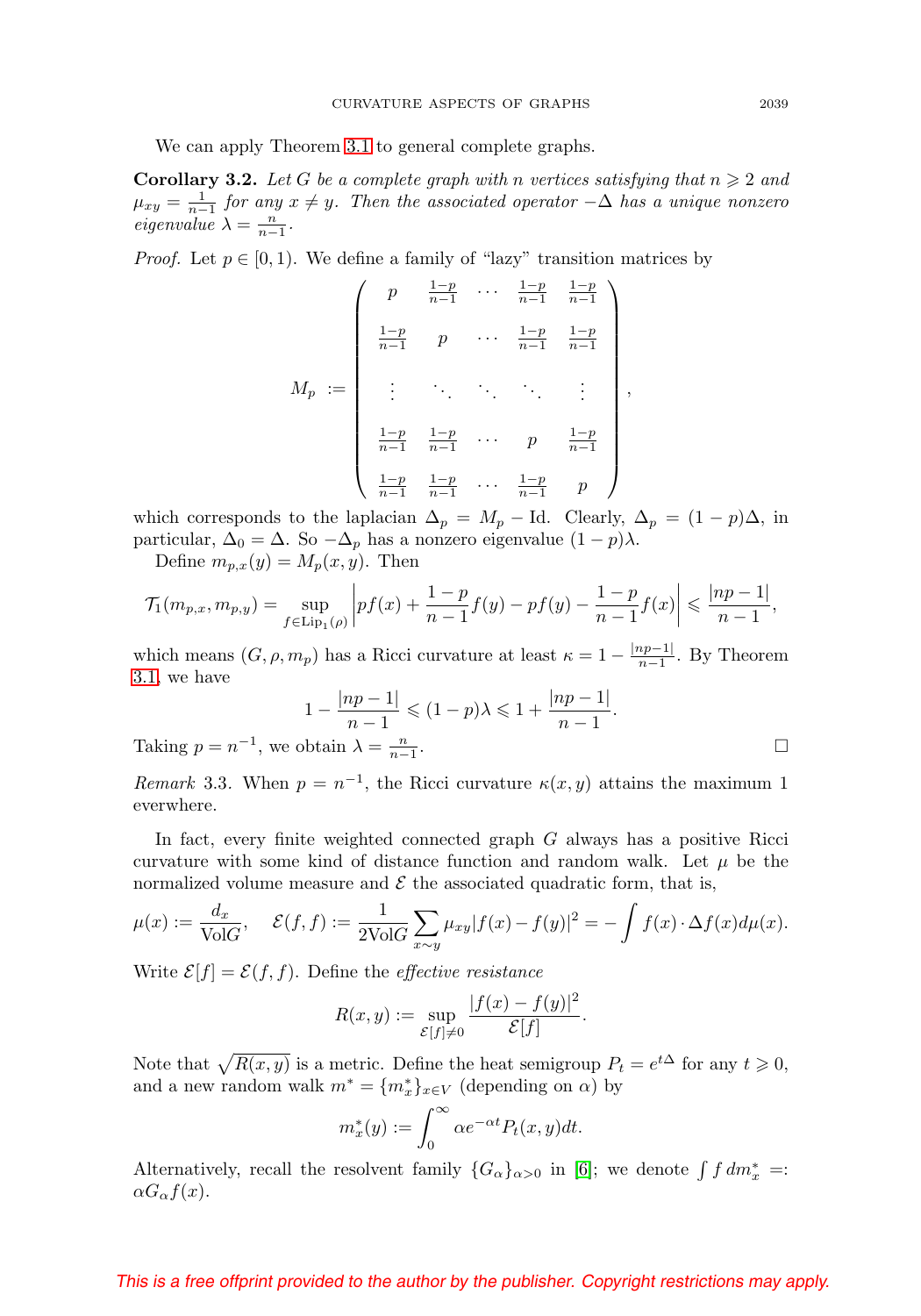**Theorem 3.4.**  $(G, \sqrt{R}, m^*)$  yields a Ricci curvature at least  $\kappa > 0$  provided that for some  $\alpha > 0$  and  $v \in V$  there holds  $(2\alpha \int R(v,x)d\mu(x))^{1/2} \leq 1 - \kappa$ .

*Proof.* For any f satisfying  $|f(x) - f(y)| \leq \sqrt{R(x, y)}$ ,

$$
\frac{\left| \int f \, dm_x^* - \int f \, dm_y^* \right|}{\sqrt{R(x,y)}} = \frac{|\alpha G_\alpha f(x) - \alpha G_\alpha f(y)|}{\sqrt{R(x,y)}} \leqslant \sqrt{\mathcal{E}[\alpha G_\alpha f]}.
$$

Without loss of generality, let  $f(v) = 0$  for some v. Since  $\mathcal{E}[\alpha G_{\alpha} f] =$  $\alpha(f - \alpha G_{\alpha} f, \alpha G_{\alpha} f)$  according to [\[6\]](#page-8-5), we estimate that

$$
|f(x) - \alpha G_{\alpha}f(x)| \leqslant \int \sqrt{R(x, y)} dm_x^*(y), \quad |\alpha G_{\alpha}f(x)| \leqslant \int \sqrt{R(v, y)} dm_x^*(y).
$$

Denote  $g(x) = \int \sqrt{R(v, y)} dm_x^*(y)$ ; we have by using the Hölder inequality that

$$
\mathcal{E}[\alpha G_{\alpha}f] \leq \alpha \int \left(\sqrt{R(v,x)}g(x) + g^2(x)\right)d\mu(x) \leq 2\alpha \int R(v,x)d\mu(x).
$$

Recall the definition of Ricci curvature; it follows from above estimates.

**Corollary 3.5.** With the above conditions, any nonzero eigenvalue  $\lambda$  of  $-\Delta$  has a lower bound  $\frac{\kappa \alpha}{1-\kappa}$ .

*Proof.* Let  $f \in Lip_1$ ( √ *Proof.* Let  $f \in \text{Lip}_1(\sqrt{R})$  be an eigenfunction satisfying  $-\Delta f = \lambda f$ , thus  $\alpha G_\alpha f = \frac{\alpha}{\alpha + \lambda} f$ . By the same argument as Theorem [3.1,](#page-5-0) we have  $1 - \kappa \geq \frac{\alpha}{\alpha + \lambda}$ .

Remark 3.6. It is not hard to obtain another lower bound ( $\int R(v, x)d\mu(x)$ )<sup>-1</sup> better than  $\frac{\kappa \alpha}{1-\kappa}$ .

### Appendix A. Calculations of examples in Section [2](#page-1-0)

<span id="page-7-0"></span>Recall the formulas of  $\Gamma$  and  $\Gamma_2$ .

1. For Example 1, consider path  $P_1$  with vertices a and b:

$$
\Gamma_2(f, f)(a) = \frac{1}{4}|f(a) - 2f(b) + f(a)|^2 - \frac{1}{2}|f(a) - f(b)|^2 + \frac{1}{2}|f(a) - f(b)|^2
$$
  
=  $|f(a) - f(b)|^2$   
=  $\frac{1}{2}|f(a) - f(b)|^2 + \frac{1}{2}|f(a) - f(b)|^2$   
=  $\frac{1}{2}(\Delta f(a))^2 + \Gamma(f, f)(a).$ 

So  $m = 2, K = 1$ .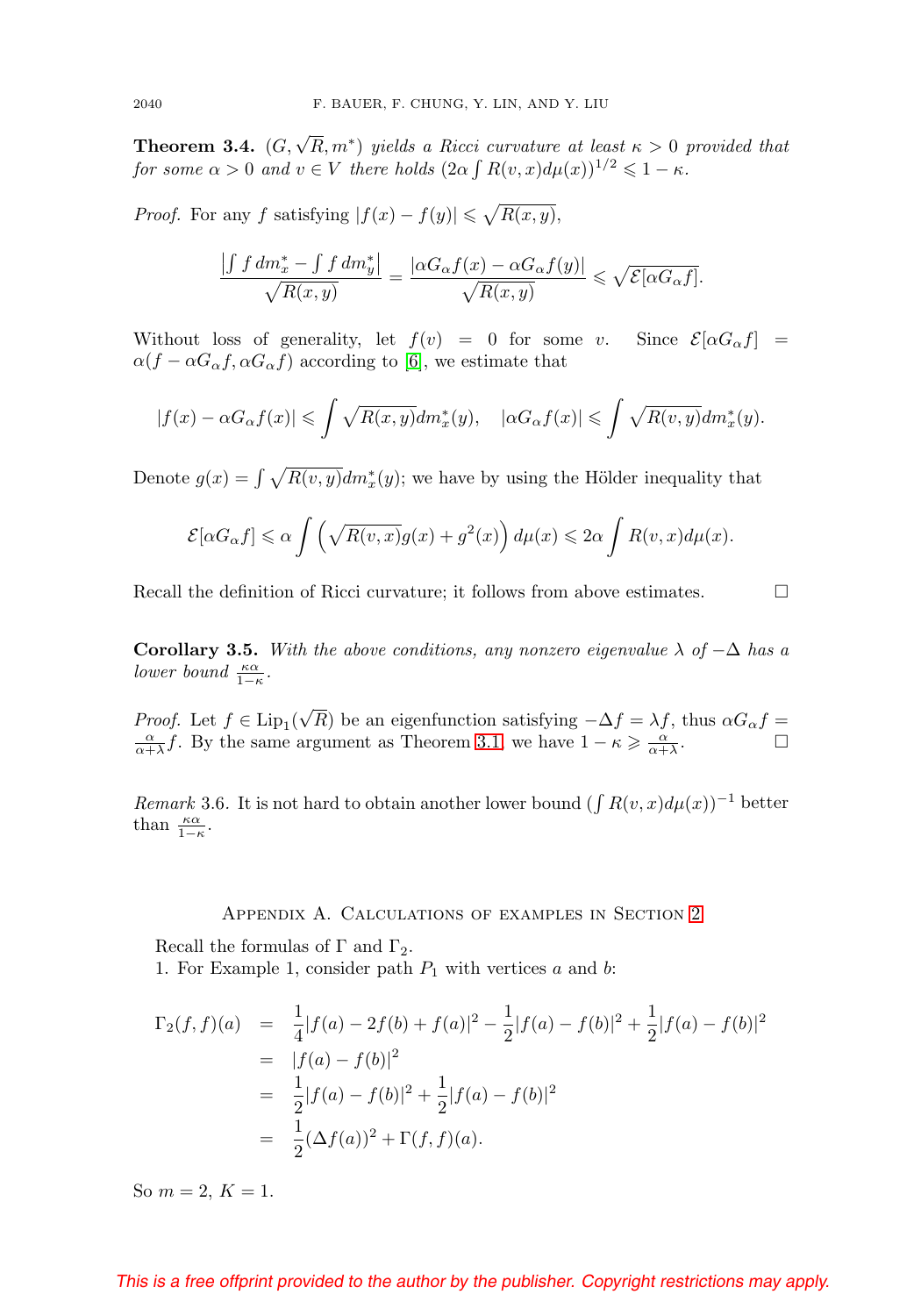Example 2 can be proved similarly. 2. Consider the cube in Figure 1:

$$
\Gamma_{2}(\phi,\phi)(a) = \frac{1}{4} \cdot \frac{1}{3} \sum_{y\sim a} \frac{1}{3} \sum_{z\sim y} |\phi(a) - 2\phi(y) + \phi(z)|^{2} - \frac{1}{2} \cdot \frac{1}{3} \sum_{y\sim a} |\phi(a) - \phi(y)|^{2}
$$
\n
$$
+ \frac{1}{2} \left( \frac{1}{3} \sum_{y\sim a} (\phi(a) - \phi(y)) \right)^{2}
$$
\n
$$
= \frac{1}{36} \left( \sum_{z\sim b} |\phi(a) - 2\phi(b) + \phi(z)|^{2} + \sum_{z\sim d} |\phi(a) - 2\phi(d) + \phi(z)|^{2} + \sum_{z\sim e} |\phi(a) - 2\phi(e) + \phi(z)|^{2} \right)
$$
\n
$$
- \frac{1}{6} \sum_{y\sim a} |\phi(a) - \phi(y)|^{2} + \frac{1}{18} \left( \sum_{y\sim a} (\phi(a) - \phi(y)) \right)^{2}
$$
\n
$$
= \frac{1}{36} (|2\phi(a) - 2\phi(b)|^{2} + |\phi(a) - 2\phi(b) + \phi(c)|^{2} + |\phi(a) - 2\phi(b) + \phi(f)|^{2} + |2\phi(a) - 2\phi(d)|^{2} + |\phi(a) - 2\phi(c) + \phi(f)|^{2} + |2\phi(a) - 2\phi(e)|^{2} + |\phi(a) - 2\phi(e) + \phi(b)|^{2})
$$
\n
$$
+ |2\phi(a) - 2\phi(e)|^{2} + |\phi(a) - 2\phi(e) + \phi(f)|^{2} + |\phi(a) - 2\phi(e) + \phi(h)|^{2})
$$
\n
$$
- \frac{1}{6} \sum_{y\sim a} |\phi(a) - \phi(y)|^{2} + \frac{1}{18} |3\phi(a) - \phi(b) - \phi(d) - \phi(e)|^{2}
$$
\n
$$
\geq \frac{1}{36} (2|\phi(b) - \phi(d)|^{2} + 2|\phi(b) - \phi(e)|^{2} + 2|\phi(d) - \phi(b)|^{2})
$$
\n
$$
+ \left( \frac{4}{36} - \frac{1}{6} \right) \sum_{y\sim a} |\phi(a) - \phi(y)|^{2} + \frac{1}{18} |3\phi(a) - \phi(b)
$$

So  $m = \infty$ ,  $K = \frac{2}{3}$ .

The square in Figure 2 can be proved similarly.

#### **REFERENCES**

- <span id="page-8-0"></span>[1] D. Bakry and Michel Emery, *Diffusions hypercontractives* (French), Séminaire de probabilités, XIX, 1983/84, Lecture Notes in Math., vol. 1123, Springer, Berlin, 1985, pp. 177–206, DOI 10.1007/BFb0075847. M[R889476](http://www.ams.org/mathscinet-getitem?mr=889476)
- <span id="page-8-2"></span>[2] F. Bauer and P. Horn, CDE Application: Eigenvalue Estimate, preprint.
- <span id="page-8-1"></span>[3] Frank Bauer, Paul Horn, Yong Lin, Gabor Lippner, Dan Mangoubi, and Shing-Tung Yau, Li-Yau inequality on graphs, J. Differential Geom. **99** (2015), no. 3, 359–405. M[R3316971](http://www.ams.org/mathscinet-getitem?mr=3316971)
- <span id="page-8-3"></span>[4] Fan R. K. Chung, Spectral graph theory, CBMS Regional Conference Series in Mathematics, vol. 92, Published for the Conference Board of the Mathematical Sciences, Washington, DC, by the American Mathematical Society, Providence, RI, 1997. M[R1421568](http://www.ams.org/mathscinet-getitem?mr=1421568)
- <span id="page-8-4"></span>[5] F. R. K. Chung and S.-T. Yau, Logarithmic Harnack inequalities, Math. Res. Lett. **3** (1996), no. 6, 793–812, DOI 10.4310/MRL.1996.v3.n6.a8. M[R1426537](http://www.ams.org/mathscinet-getitem?mr=1426537)
- <span id="page-8-5"></span>[6] Masatoshi Fukushima, Yōichi Oshima, and Masayoshi Takeda, *Dirichlet forms and symmetric* Markov processes, de Gruyter Studies in Mathematics, vol. 19, Walter de Gruyter & Co., Berlin, 1994. M[R1303354](http://www.ams.org/mathscinet-getitem?mr=1303354)